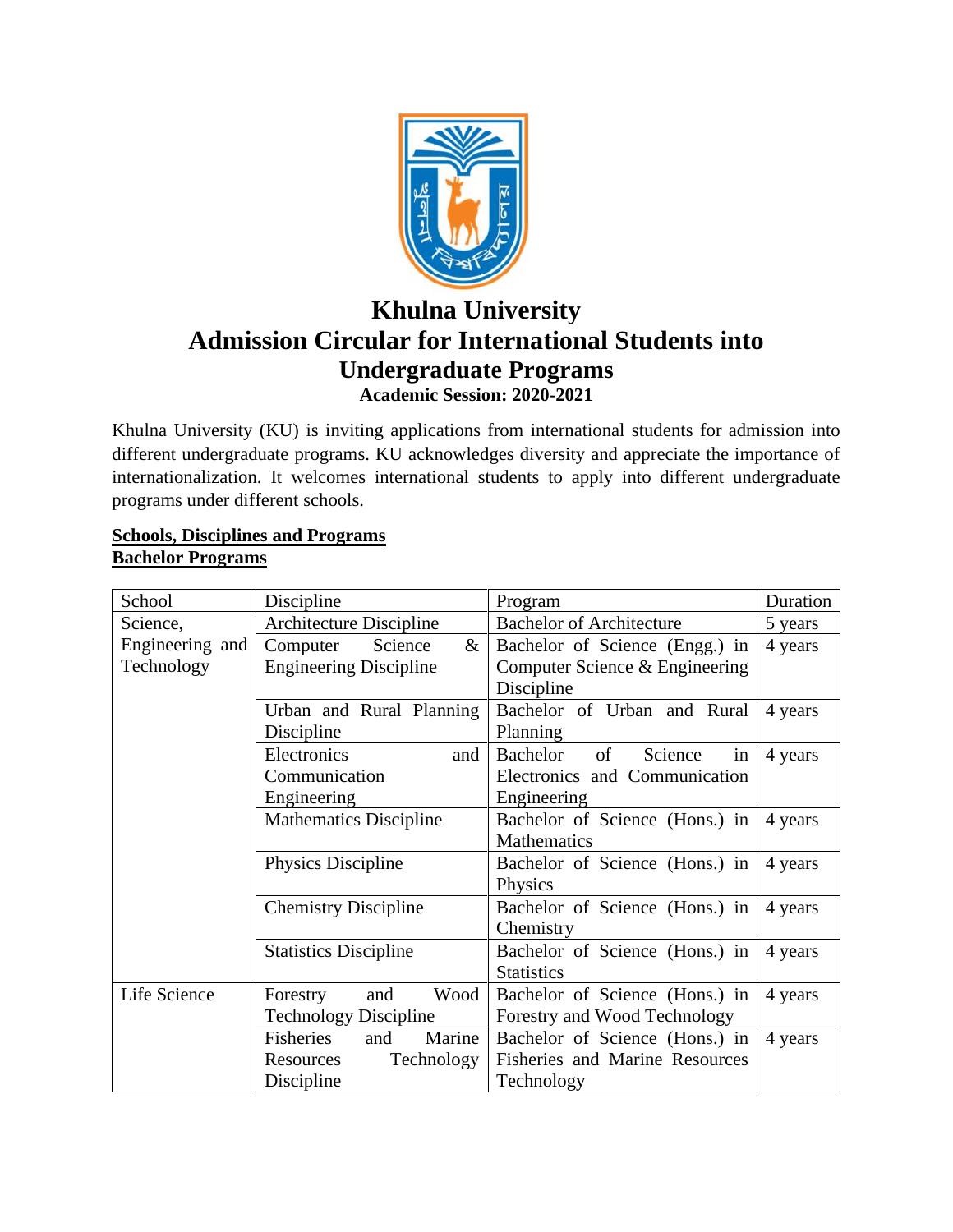|                        | Biotechnology and Genetic         | of<br>Science<br>Bachelor<br>in            | 4 years |
|------------------------|-----------------------------------|--------------------------------------------|---------|
|                        | <b>Engineering Discipline</b>     | Biotechnology<br>and<br>Genetic            |         |
|                        |                                   | Engineering                                |         |
|                        | <b>Agrotechnology Discipline</b>  | Bachelor of Science (Hons.) in             | 4 years |
|                        |                                   | Agrotechnology                             |         |
|                        | Science<br>Environmental          | Bachelor of Science (Hons.) in             | 4 years |
|                        | Discipline                        | <b>Environmental Science</b>               |         |
|                        | <b>Pharmacy Discipline</b>        | Bachelor of Science (Hons.) in             | 4 years |
|                        |                                   | Pharmacy                                   |         |
|                        | Water<br>Soil,<br>and             | Bachelor of Science (Hons.) in             | 4 years |
|                        | <b>Environment Discipline</b>     | Soil, Water and Environment                |         |
| Management             | <b>Business</b><br>Administration | <b>Business</b><br><b>Bachelor</b><br>of   | 4 years |
| <b>Business</b><br>and | Discipline                        | Administration                             |         |
| Administration         | Resource<br>Human                 | of<br><b>Business</b><br><b>Bachelor</b>   | 4 years |
|                        | <b>Management Discipline</b>      | Administration<br>Human<br>in              |         |
|                        |                                   | <b>Resource Management</b>                 |         |
| Science<br>Social      | <b>Economics Discipline</b>       | Science<br>of<br>Bachelor<br>Social        | 4 years |
| School                 |                                   | (Hons) in Economics                        |         |
|                        | Sociology Discipline              | of<br>Social<br>Bachelor<br>Science        | 4 years |
|                        |                                   | (Hons.) in Sociology                       |         |
|                        | Studies<br>Development            | Social<br>Science<br><b>Bachelor</b><br>of | 4 years |
|                        | Discipline                        | (Hons.) in Development Studies             |         |
|                        | Mass Communication<br>and         | <b>Bachelor</b><br>of<br>Social<br>Science | 4 years |
|                        | Journalism Discipline             | (Hons.) in Mass Communication              |         |
|                        |                                   | and Journalism                             |         |
| $\&$<br>Arts           | <b>English Discipline</b>         | in<br>Bachelor of Arts<br>(Hons.)          | 4 years |
| Humanities             |                                   | English                                    |         |
| School                 | <b>Bangla Discipline</b>          | Bachelor of Arts (Hons.)<br>in             | 4 years |
|                        |                                   | Bangla                                     |         |
|                        | Civilization<br>History<br>and    | Bachelor<br>of Arts<br>(Hons.)<br>in       | 4 years |
|                        | Discipline                        | <b>History and Civilization</b>            |         |
| Fine Arts School       | Painting<br>Drawing<br>and        | Bachelor of Fine Arts (Hons.) in           | 4 years |
|                        | Discipline                        | Drawing and Painting                       |         |
|                        | <b>Printmaking Discipline</b>     | Bachelor of Fine Arts (Hons.) in           | 4 years |
|                        |                                   | Printmaking                                |         |
|                        | Sculpture Discipline              | Bachelor of Fine Arts (Hons.) in           | 4 years |
|                        |                                   | Sculpture                                  |         |
| Law School             | Law Discipline                    | <b>Bachelor</b> of Laws                    | 4 years |
| Education              | Institute of Education and        | <b>Bachelor of Education</b>               | 4 years |
| School                 | Research                          |                                            |         |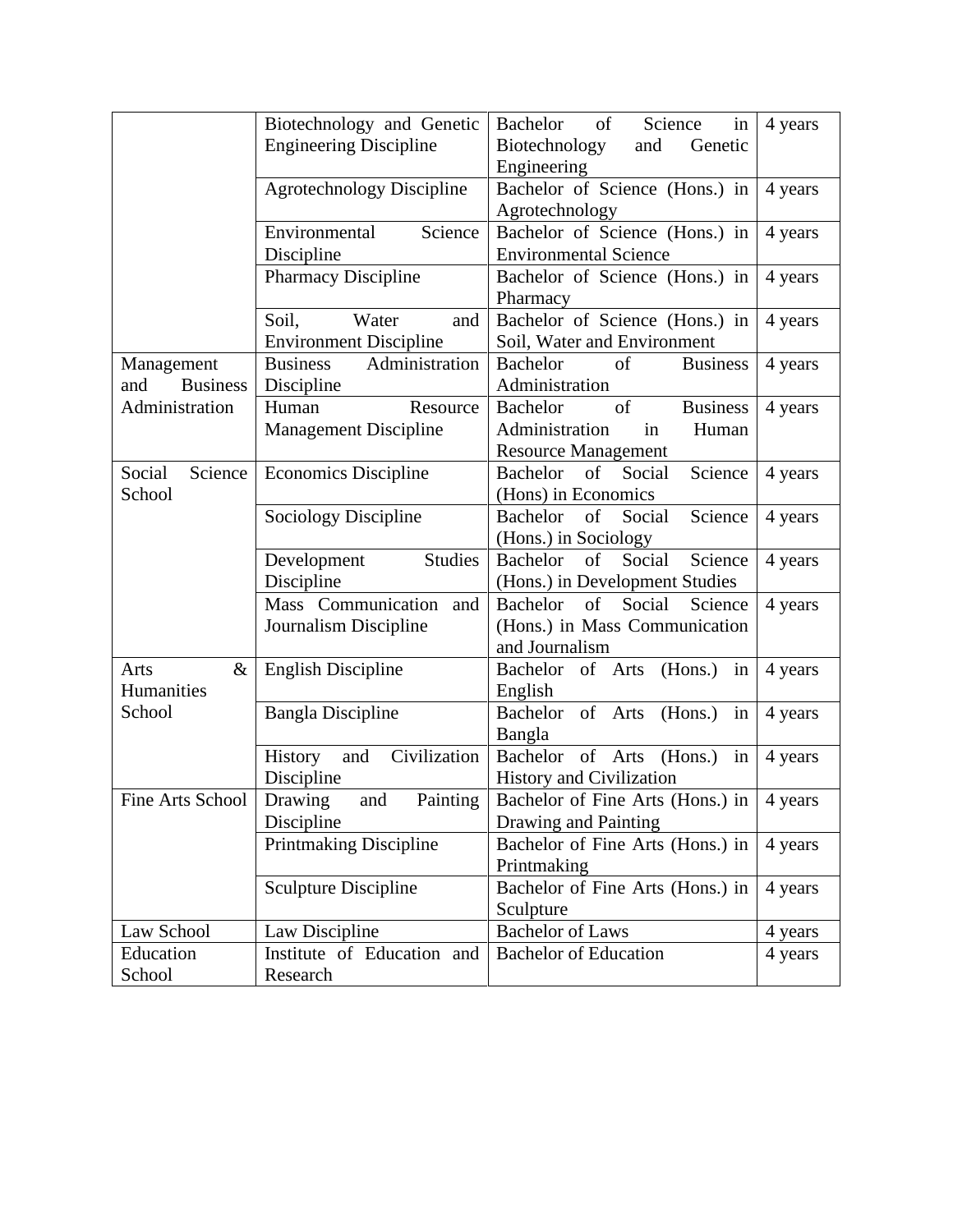# **Graduate Programs**

Khulna University offers both 1.5 years and 2 years Master's programs in different disciplines. Please consult Khulna University website (www.ku.ac.bd) for further details. For MBA/M.Phil. /PhD programs, the prospective applicants should inquire individual discipline's webpages. In case of M.Phil./PhD applications, the prospective applicants are advised to contact potential supervisors for discussing their topics for research.

# **Academic Requirements for admission**

- i. Minimum GPA of 3.5 in a scale of 5.0/ 3.0 in scale of 4.0 or its equivalent score in Secondary School Certificate (SSC) and Higher Secondary Certificate (HSC), respectively or its equivalent examination.
- ii. Applicants passing the GCSE "O" level and GCSE "A" level need to have minimum "B" grades in three subjects and "C" grades in two subjects out of five subjects  $(A=5,$ B=4,  $C=3$  & D=2). Subjects with E grade will not be considered.
- iii. Applicants who have completed higher secondary education (12 years of schooling) under a system different from O/A-Level, International Baccalaureate (IB) or equivalent will be considered.
- iv. Applicants with a break of study of not more than two years are discouraged to apply for admission.
- v. Applicants wishing to apply for admission into both Science, Engineering and Technology School and Life Science School need to have Science in both GCSE "O" level and GCSE "A" level or equivalent. In addition, applicants wishing to apply for admission into Life Science School must studied Biology in in both these levels or equivalent.
- vi. Applicants who passed their secondary school and higher secondary or equivalent examination from foreign education boards/ both GCSE "O" and GCSE "A" levels, International Baccalaureate (IB) or its equivalent in a country other than Bangladesh will be deemed as "international" students.

## **Application Procedure**

Both paper and online applications are accepted. In the case of online based application, you need to scan and save all your supporting documents as a single PDF file and then attach them directly to the email address as provided below. You must upload your documents on or before the application submission deadline for the program which you are applying for.

- 1. Download Application Form from the website (https://ku.ac.bd).
- 2. Fill in the Application Form.
- 3. Scan the filled-in the Application Form and other necessary documents.

4. Make a single PDF file which will consist of the supporting documents including the application form.

5. Email the PDF file to ioku@ku.ac.bd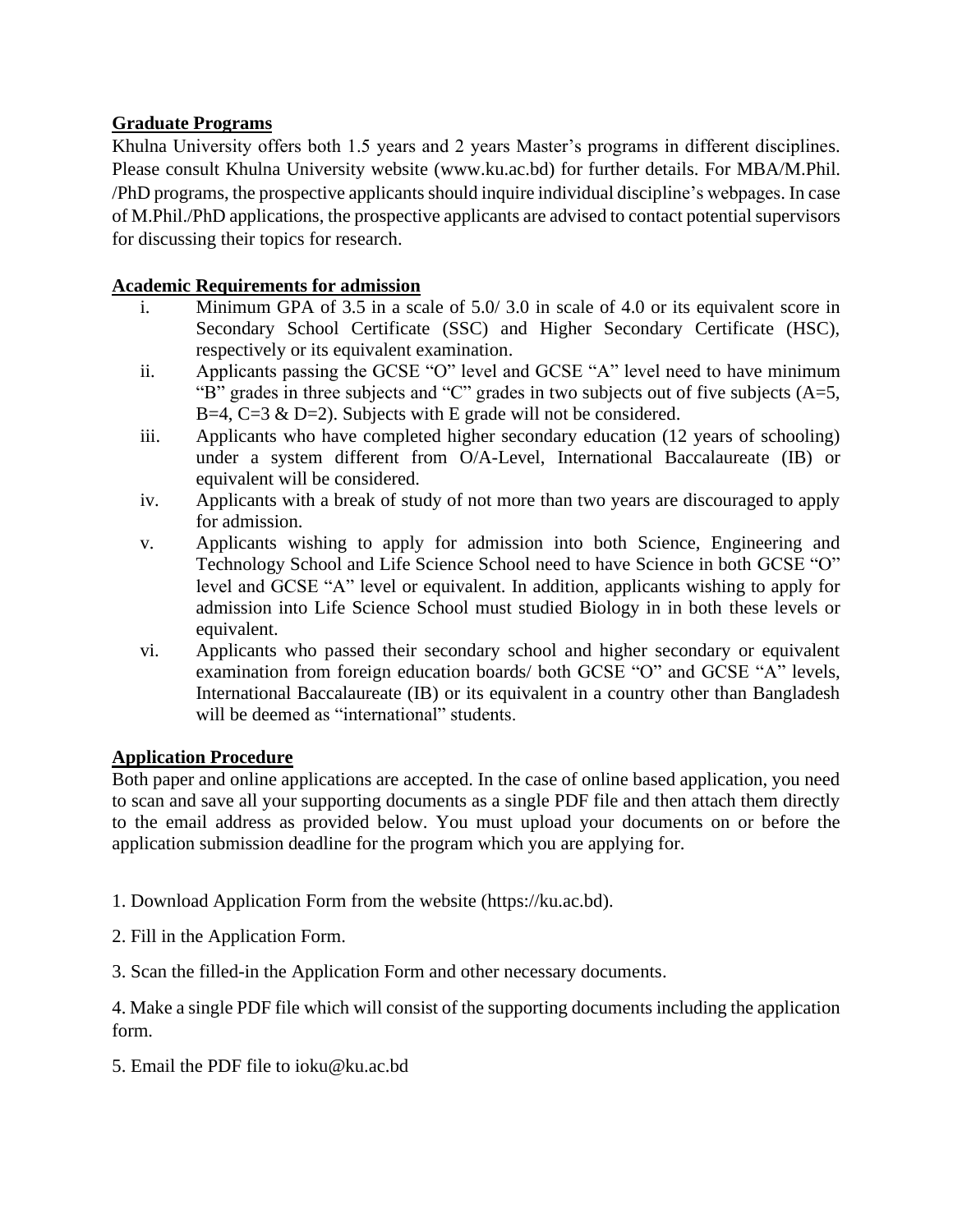6. In case of paper-based application, send the entire application package to the Director, The Office of International Affairs, Khulna University, Khulna 9208, Bangladesh.

#### **Document Requirements**

When applying to Khulna University, you are required to declare in your application all academic degrees along with the institutions attended. In addition to the completed degrees, programs that are currently in progress, incomplete studies, discontinued studies, failed courses, transfer credit courses, and online courses must be declared, whether you think they are relevant to the program you are applying to, or not.

1. All academic certificates and transcripts.

2. A 55x45 mm sized good quality recent photograph. Your face must be square to the camera with a neutral expression, neither frowning nor smiling, and with your mouth close.

3. Scanned copy or certified photocopy of passport.

4. A testimonial/ letter of reference from the applicant's last academic institution.

Note: All documents submitted to Khulna University become the property of the University and will not be released or copied except for purpose of internal uses to Khulna University. Documents will not be returned to the applicant.

#### **Admission Procedure**

1. The documents and required qualifications of the candidates will be evaluated by the Office of the International Affairs. Applicants will be notified regarding the decision on their application within 15 days of application deadline.

2. After selection an offer letter will be sent to the applicant.

3. The selected applicant must be physically present during the time of admission and registration.

The selected applicant must submit his/her original documents to the office of the International Affairs of Khulna University within the deadline set by the university.

4. The applicant must pay the tuition fees and other charges before his/her admission.

Note: The University reserves the right to:

1. request additional information to verify an application

2. terminates a student's registration if he/she if found at a later stage to have submitted a fraudulent application to the University.

3. withdraw the application/registration if it is proven, or if the University has reasonable belief that the information is false, or the applicant/student refuses to provide the request information.

4. put the application process on hold while investigating the alleged fraudulent application.